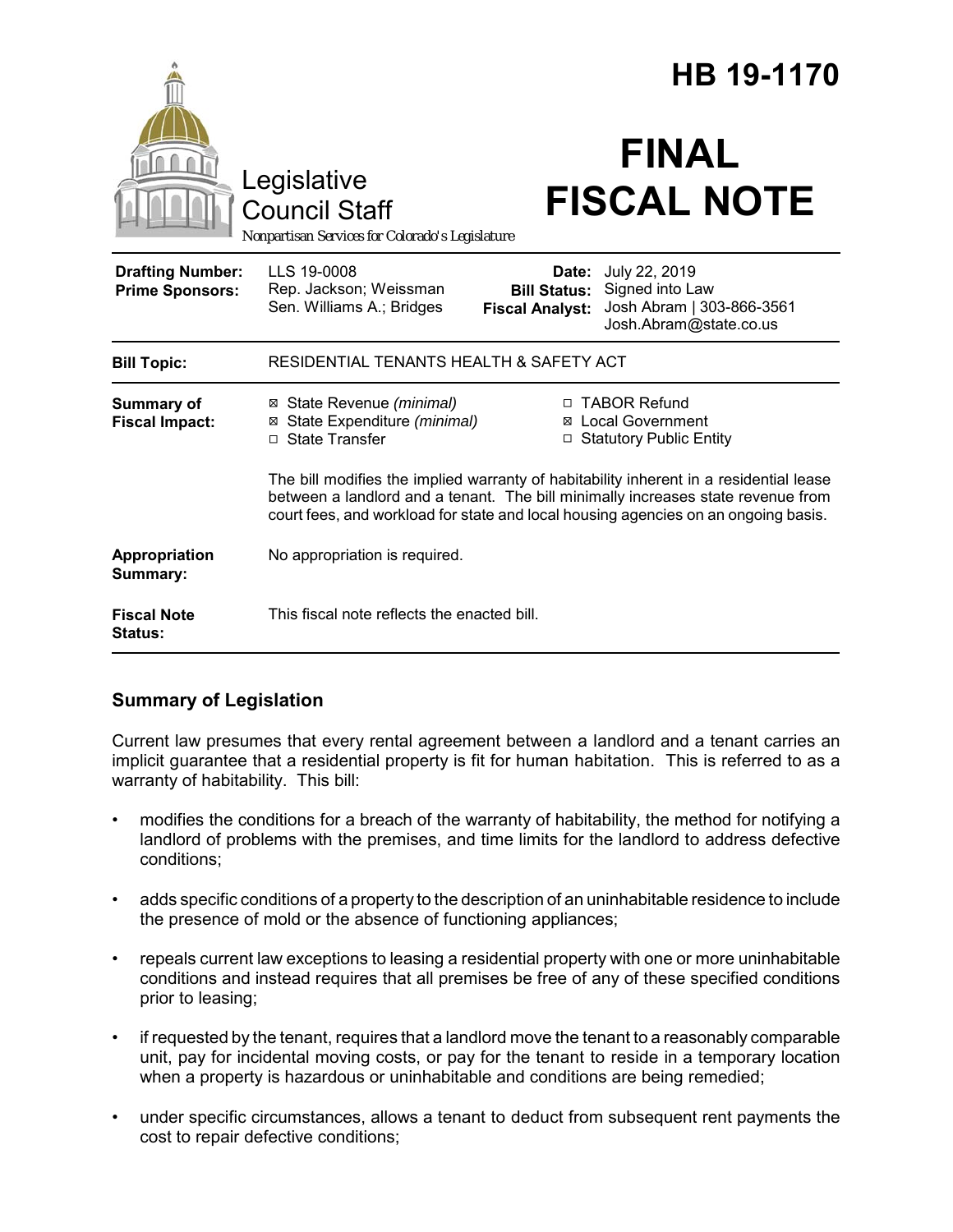July 22, 2019

- allows a tenant to terminate a rental agreement for recurring defective conditions;
- permits a county court, including a small claims court, to provide injunctive relief for a breach of the warranty of habitability;
- repeals the current law requirement that a tenant notify a local government prior to seeking a court injunction; and
- modifies the current law prohibition on landlord retaliation when a tenant alleges a breach, to specify damages and remove presumptions.

#### **State Revenue**

The bill permits a tenant to seek a civil ruling in county courts in the Judicial Department which could generate additional state cash fund revenue from filing fees, currently about \$97 per case filed in county court and about \$225 per case filed in district court. Total new revenue in any fiscal year is anticipated to be minimal. Civil filing fee revenue is subject to TABOR.

#### **State Expenditures**

The bill minimally impacts workload as described below.

**Judicial department.** Allowing for a tenant to seek injunctive relieve in county or small claims court shifts some cases from district court to county and small claims courts. In FY 2018 there were 405 new injunctive relief cases filed in district civil court; however, only a small portion of these are tenant/landlord disputes that would fall within the provisions of the bill. This fiscal note assumes a high level of compliance among real estate professionals, and that new civil cases pursuant to the bill will be minimal and absorbable within existing appropriations.

**Department of Local Affairs.** The Division of Housing in the Department of Local Affairs provides rental assistance statewide through local housing authorities and non-profit service organizations. The bill will minimally increase workload in the division to update information sources and provide guidance concerning the law to clients and partner service agencies. This effort does not require additional appropriations.

**TABOR refunds.** The bill is expected to increase state General Fund obligations for TABOR refunds by a minimal amount in FY 2019-20. Under current law and the December 2018 Legislative Council staff forecast, the bill will correspondingly increase the amount refunded to taxpayers via sales tax refunds on income tax returns for tax year 2020. The state is not expected to collect a TABOR surplus in FY 2020-21.

#### **Local Government**

Similar to state expenditures, local housing authorities and other local government housing programs will have a slight increase in workload efforts to adjust internal documents and assist housing clients with landlord tenant disputes. Additionally, the bill will shift some cases from state-run district court to Denver County court, which is run by the City and County of Denver. This will minimally impact the county court's workload, expenditures, and revenue.